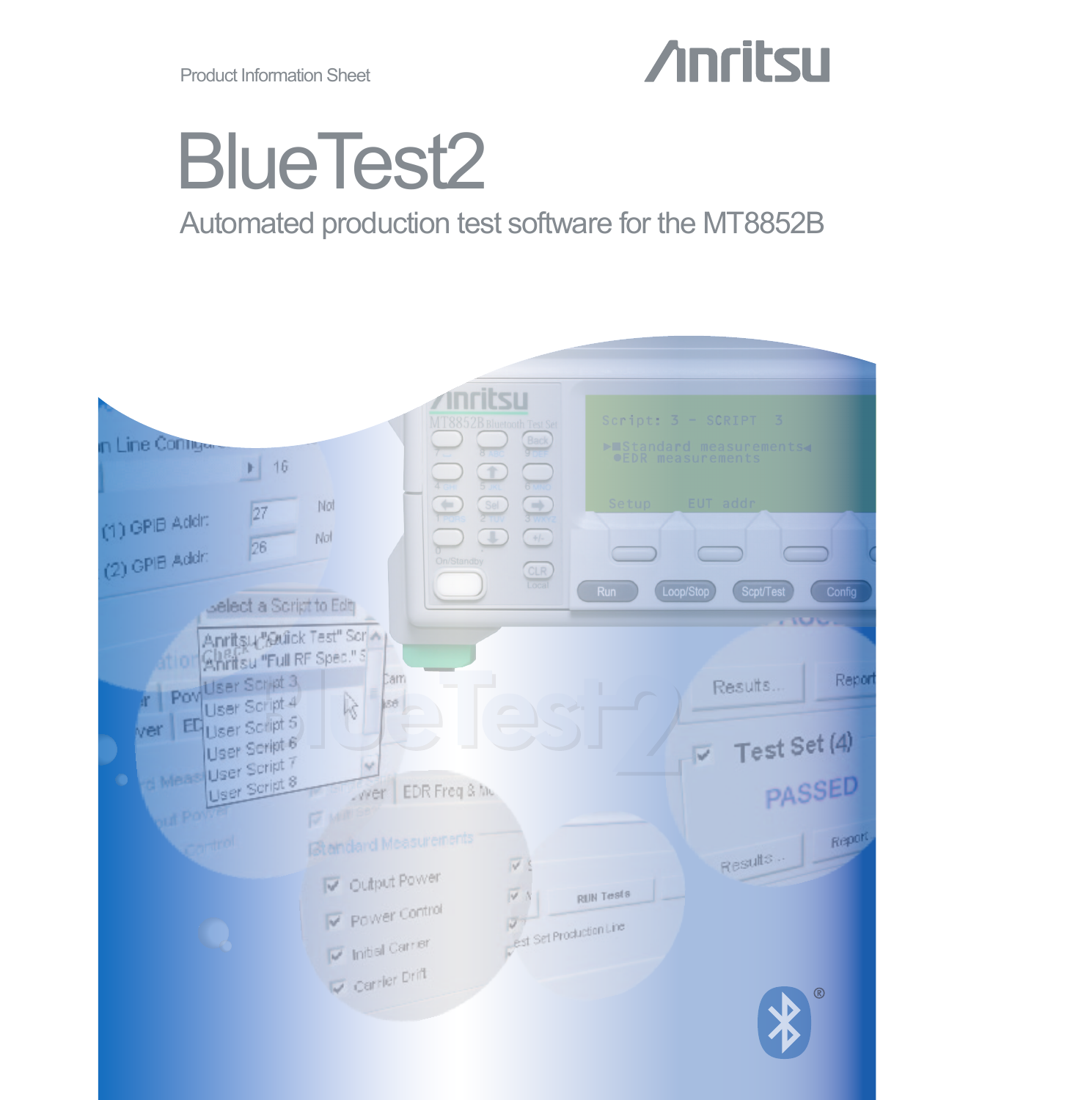BlueTest2 is a complimentary software package designed specifically to increase the efficiency of Bluetooth testing by providing a remote means to control and run Bluetooth tests on up to 16 MT8852B units simultaneously. Simultaneous connection enables tests to be performed quickly and easily, and also allows script and configuration settings to be copied between the test sets in the line.



BlueTest2 allows you to:-

- Configure scripts and run Bluetooth tests remotely using up to 16 test sets. •
- Copy settings from any of the test sets to BlueTest2. •
- Apply settings from BlueTest2 to all other test sets in the line. •
- View and print detailed reports of the tests conducted. •
- Archive test reports for future analysis. •
- Write test resutls to a database on the local drive or to a separate server computer. •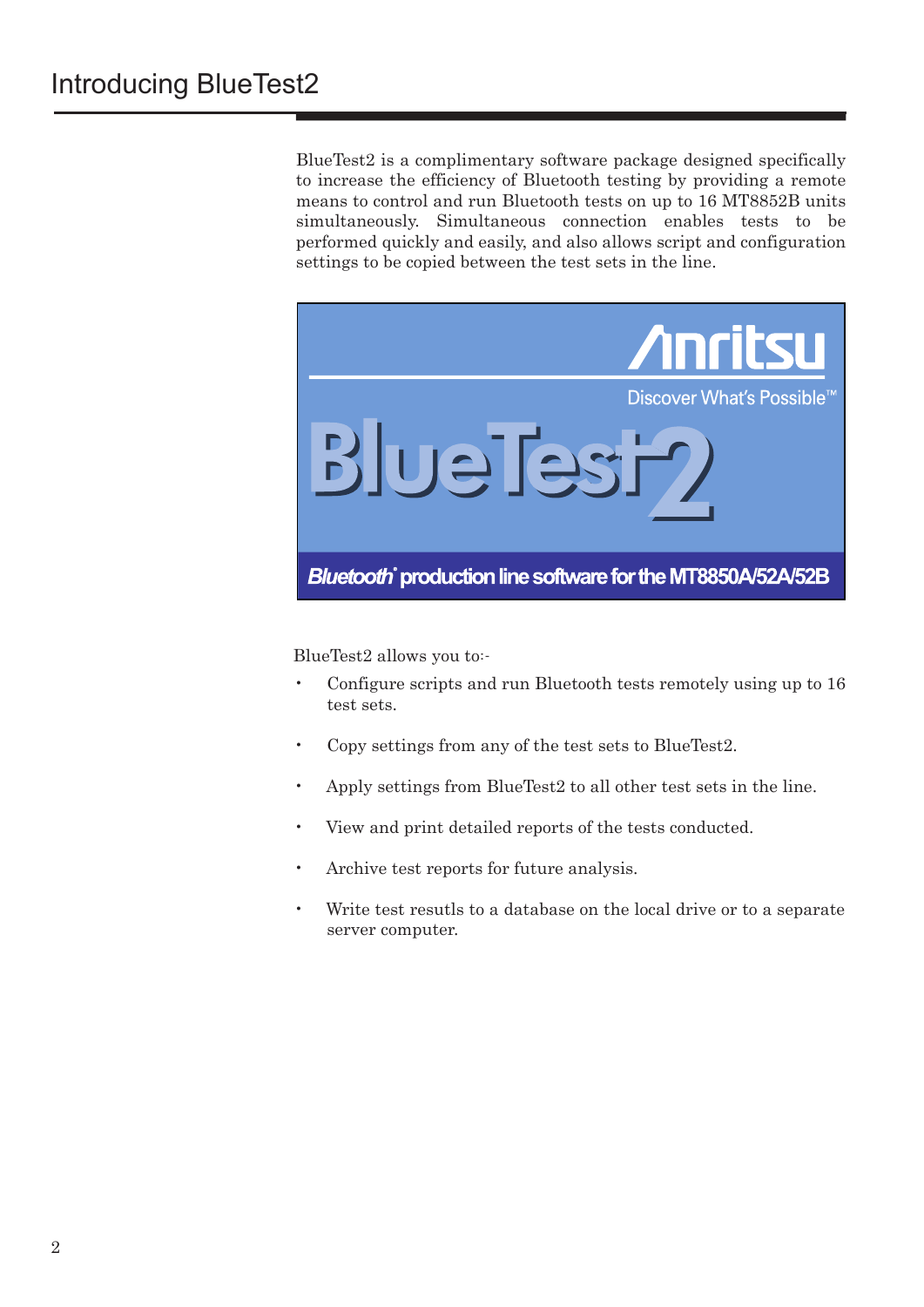Configure Number of Bluetooth Test Sets Help Production Line Configured for 2 Test Set(s) Auto Find  $1$   $1$  $\blacktriangleright$  16  $\overline{27}$ Test Set (1) GPIB Addr: Not Configured... 26 Test Set (2) GPIB Addr: Not Configured... **Check Configuration** 

Step 2: Select the test script to be run.



Step 3: Select the tests and configure the test settings.



Step 1: Specify the number of test sets in the line.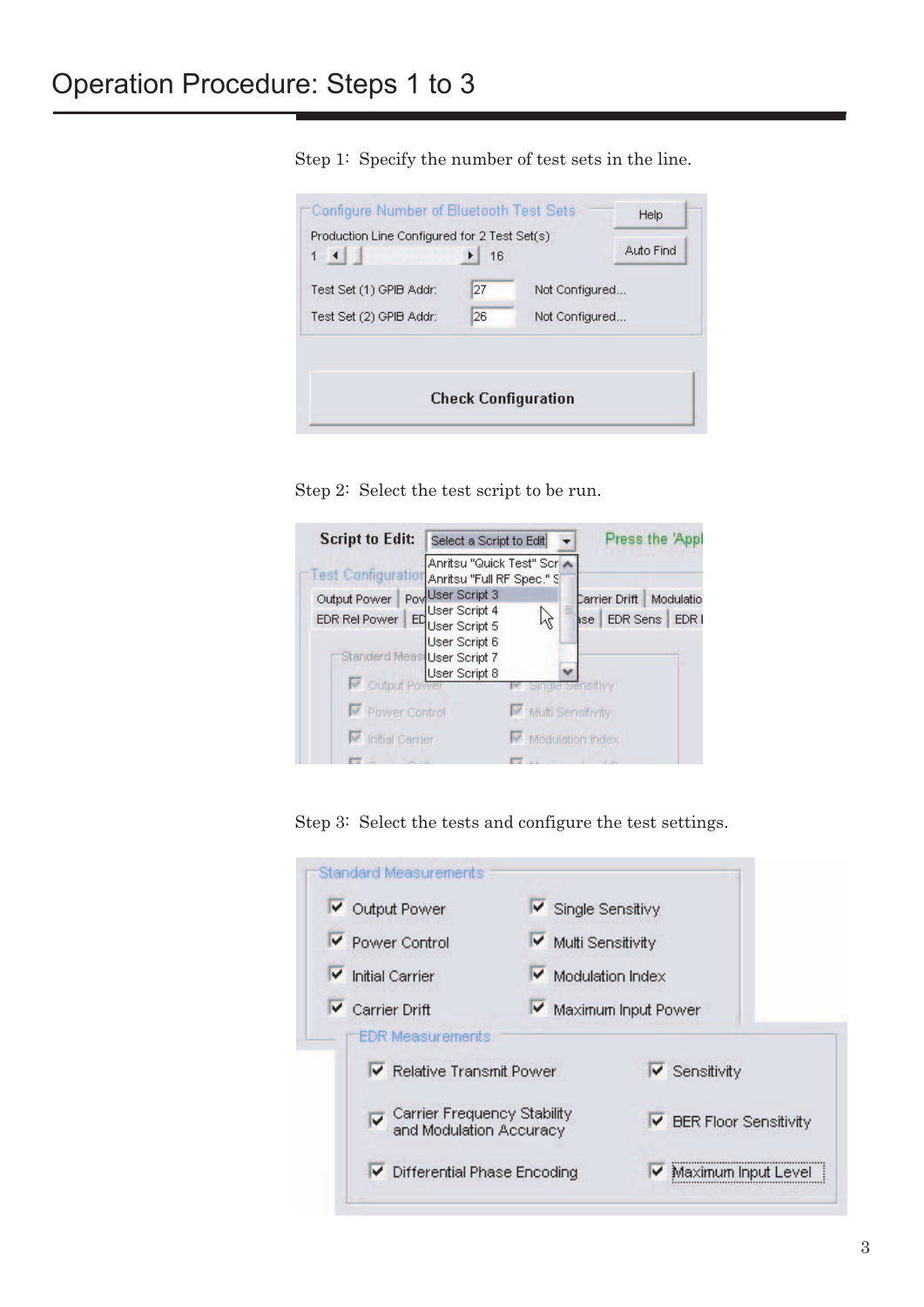۳ Test Reports | About User Text **RUN Tests ABORT** Single Bluetooth Test Set Production Line

Step 4: Start testing on all test sets simultaneously.

Step 5: View a pass or fail status for each test set.



Step 6: View test results for the selected unit.

| EUT BT Addr: 00025B01A1A6     |             |                                     |             |
|-------------------------------|-------------|-------------------------------------|-------------|
| <b>Output Power</b>           | <b>PASS</b> | <b>EDR Relative Tx Power</b>        | <b>PASS</b> |
| <b>Power Control</b>          | <b>PASS</b> | <b>EDR Carrier &amp; Modulation</b> | <b>PASS</b> |
| <b>Initial Carrier</b>        | <b>PASS</b> | <b>FDR Differential Phase</b>       | <b>PASS</b> |
| <b>Carrier Drift</b>          | <b>PASS</b> | <b>EDR Sensitivity</b>              | <b>PASS</b> |
| <b>Modulation Index</b>       | <b>PASS</b> | <b>EDR BER Floor</b>                | <b>PASS</b> |
| <b>Single Sensitivity</b>     | <b>PASS</b> | <b>EDR Max Input Level</b>          | <b>PASS</b> |
| <b>Multi Slot Sensitivity</b> | <b>PASS</b> |                                     |             |
| <b>Maximum Input Power</b>    | <b>PASS</b> |                                     |             |
|                               |             |                                     |             |
|                               |             | <b>PASSED</b>                       |             |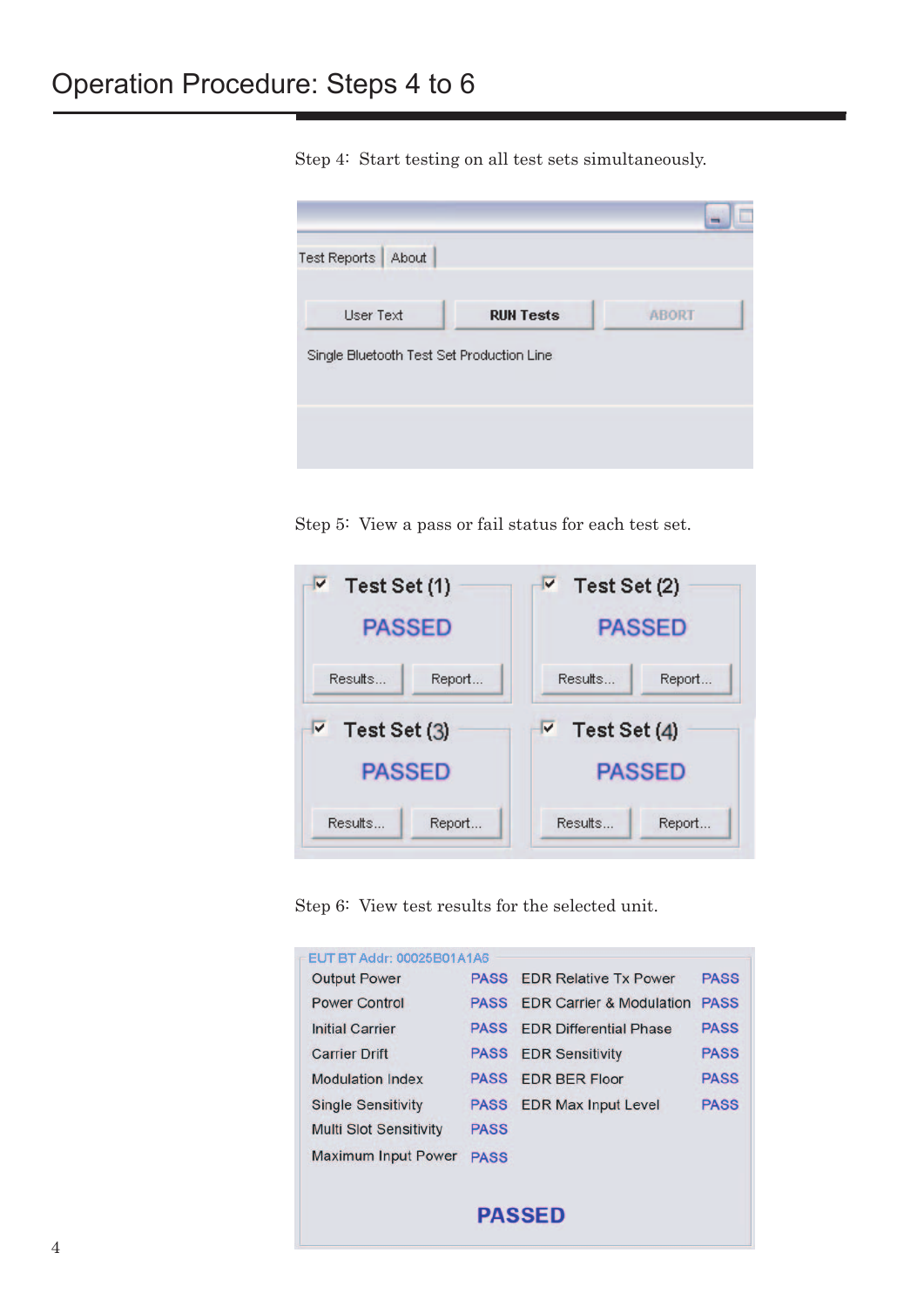|                                                                            |                                                                           | Anritsu<br><b>BlueTest2 Test Report</b>                           |                                                                           |                                                       | ۸<br>≣ |
|----------------------------------------------------------------------------|---------------------------------------------------------------------------|-------------------------------------------------------------------|---------------------------------------------------------------------------|-------------------------------------------------------|--------|
| Test Set Serial Number:<br>6K00003458                                      |                                                                           |                                                                   |                                                                           | Date: 2006/01/19                                      |        |
| EUT Bluetooth Address:<br>00025B01A1A6                                     |                                                                           |                                                                   |                                                                           | Time: 10:05:32                                        |        |
| <b>Hopping ON</b><br>Average Power<br>Max Power<br>Min Power<br>Peak Power | $-2.01$<br>dB <sub>m</sub><br>$-1.96$<br>dBm<br>$-2.03$<br>dBm<br>$-1.86$ | Med<br>$0.46$ dBm<br>$0.50$ dBm<br>$0.42$ dBm<br>$0.59$ dBm<br>0. | $-0.47$<br>dBm<br>$-0.43$<br>dB <sub>m</sub><br>$-0.50$<br>dBm<br>$-0.31$ | Limits<br>< 20.00 dBm<br>$> -6.00$ dBm<br>< 23.00 dBm |        |
| <b>Total Packets</b>                                                       | dBm                                                                       | 10                                                                | dBm<br>Ũ.                                                                 |                                                       |        |
| Failed<br><b>Total Packets</b><br>Tested<br>Result                         | n.<br>10<br>Pass                                                          | Pass                                                              | 10<br>Pass                                                                |                                                       |        |

Step 7: View a detailed test report for the selected test script.

All test results are saved automatically to a database at a location specified by the user.

| C:\Program Files\Anritsu\BlueTest2\BT2 Test Results.BTD |        |
|---------------------------------------------------------|--------|
| Move Database                                           | Browse |